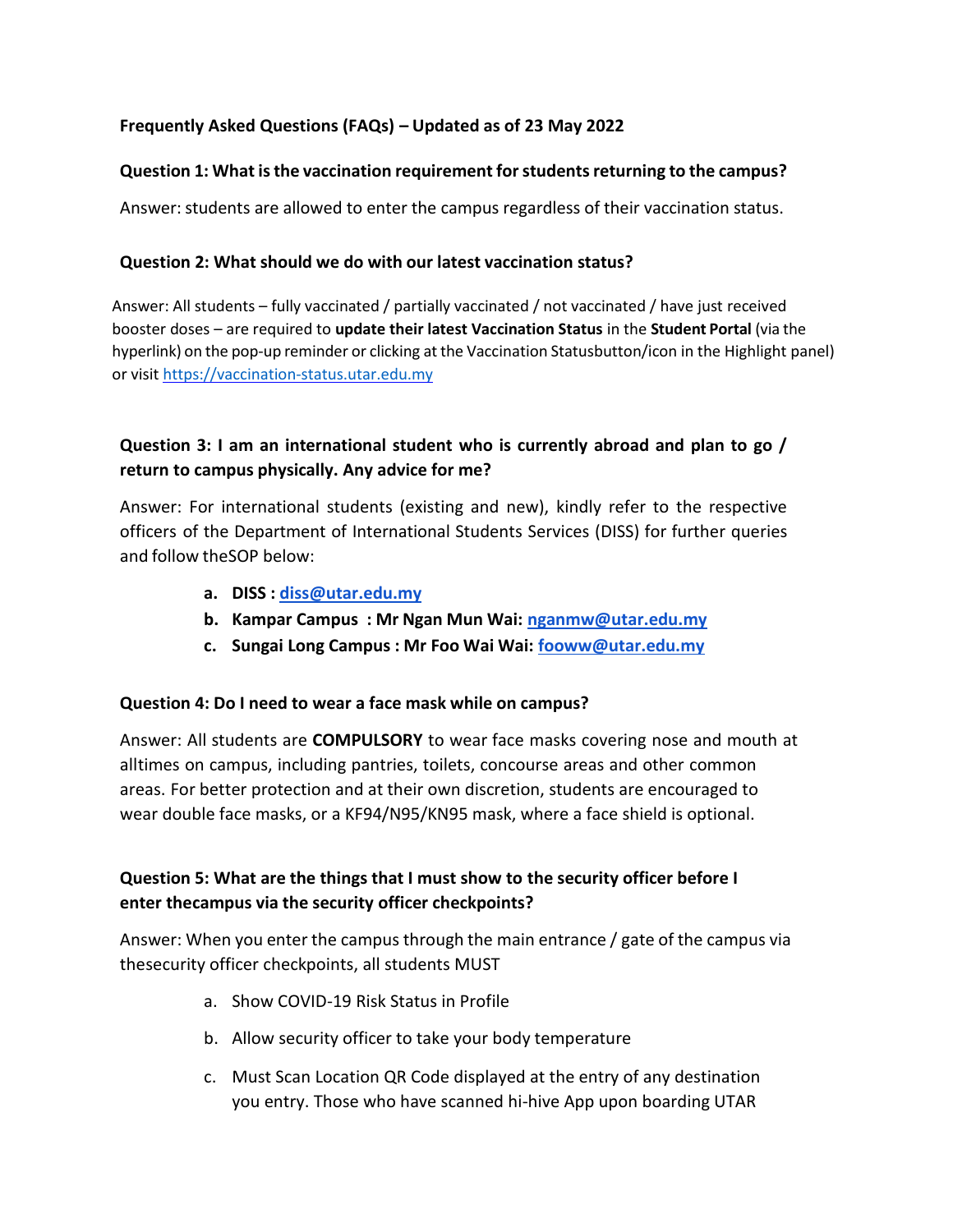#### buses & vehicles are to SHOW THE HISTORY RECORD to security officer

### **Question 6: What should I do if I am suddenly sick or have symptoms while oncampus oroff-campus?**

Answer: Students who are sick or have symptoms while on-campus or off-campus **MUST** dothe following:

- a. Immediately inform and seek advice from Bilik Gerakan, Department of Student Affairs (DSA), course lecturers or Faculty / Centre general office regarding your physical condition and the next course of actions.
- b. Perform the Covid-19 self-test.
- c. Request for special consideration and flexibility to join OTL classes, if applicable.
- d. See a medical doctor.
- e. Stay at home until fully recovered.
- f. Update your physical condition to staff of the following units:

| Unit                                                                                   | <b>Kampar Campus</b>                                    | <b>Sungai Long Campus</b>                              |
|----------------------------------------------------------------------------------------|---------------------------------------------------------|--------------------------------------------------------|
| <b>Bilik Gerakan</b>                                                                   | Hall,<br>A008, Ground<br>Room<br>Heritage Hall          | Room KAG007, North Lobby,<br><b>KA Block</b>           |
|                                                                                        | 0111-061 3354 (Hotline)<br>bilikgerakan.kpr@utar.edu.my | 0111-060 3354 (Hotline)<br>bilikgerakan.sl@utar.edu.my |
| Department of<br>016-2100864 (Hotline)<br><b>Student Affairs</b><br>$dsa@$ utar.edu.my |                                                         | 016-2100862 (Hotline)<br>dsa@utar.edu.my               |

#### **Question 7: What should I do if I am tested positive of Covid-19?**

Answer: Students must update the Covid-19 status in the MySejahtera app, contact immediate supervisor/lecturer and the Bilik Gerakan and provide the following details:

- i. Full name and student ID
- ii. The date of Covid test
- iii. The full address of the medical facility for the Covid test
- iv. The date of the Covid test result
- v. The transcript of the swab test result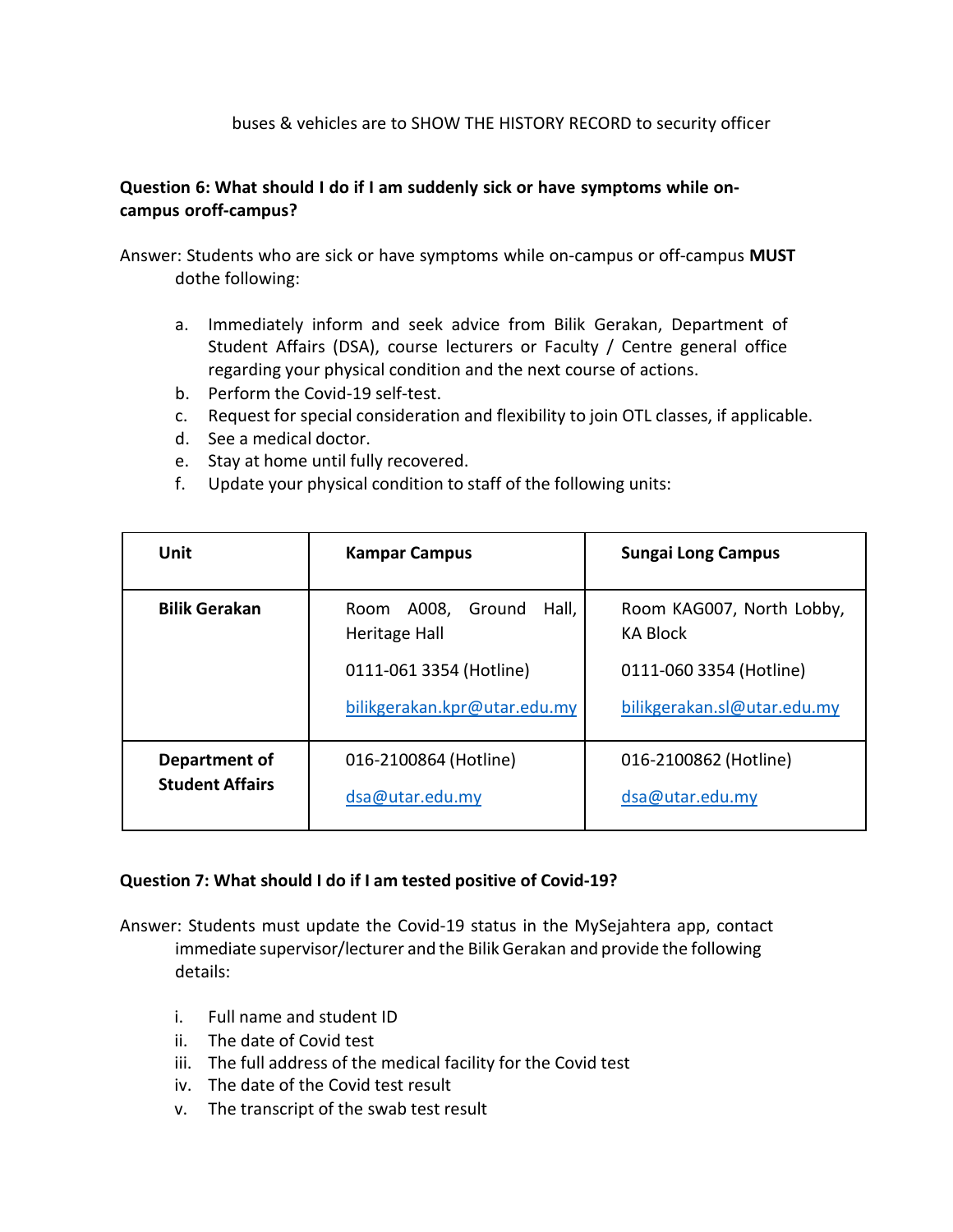- vi. The information of the person and/or location you suspect you have contractedCovid-19
- vii. The last date entering the campus
- viii. The full name of UTAR staff and/or students met during the last 5 days before tested positive of Covid-19 (must define whether they are housemates / membersof the same small group / face to face for more than 15 minutes and less than 1-meter distancing or closed room with air-conditioning for more than 2 hours or same vehicle or more than 2 hours seated less than 2 meters apart).
- ix. Symptoms
- x. Vaccination status
- xi. The details of Hospital Quarantine or Home Surveillance Order (HSO) subjected toMOH instructions.

During quarantine/HSO/treatment, students are required to report their health status to BG/DSA daily until fully recover.

## **Question 8: What should I do after the quarantine/HSO/treatment (fully recover)?**

Answer: Individual can be released from the isolation on Day Three immediately, if the Covid-19 RTK-Antigen test result on Day Three is confirmed negative and the individual has no symptoms.

Medical practitioners are needed to supervise those Covid-19 positive patients who are requested and choose to release from quarantine on Day 4 if RTK-AG tested negative.

Meanwhile, for individual close contact that requires quarantine at home for three days, self-test results are not necessary to be monitored by the medical practitioner.

If positive, students will need to complete an isolation period of seven days. Contact Covid Assessment Centre (CAC) for assistance if needed.

# **Question 9: What should I do if I have a close contact with a person who is Covid-19positive?**

Answer: Students who ares staying in same house with a Covid-19 patient must update the Covid-19 status in the MySejahtera app, contact immediate supervisor/ lecturer and the Bilik Gerakan and provide the following details:

i. Full name and student ID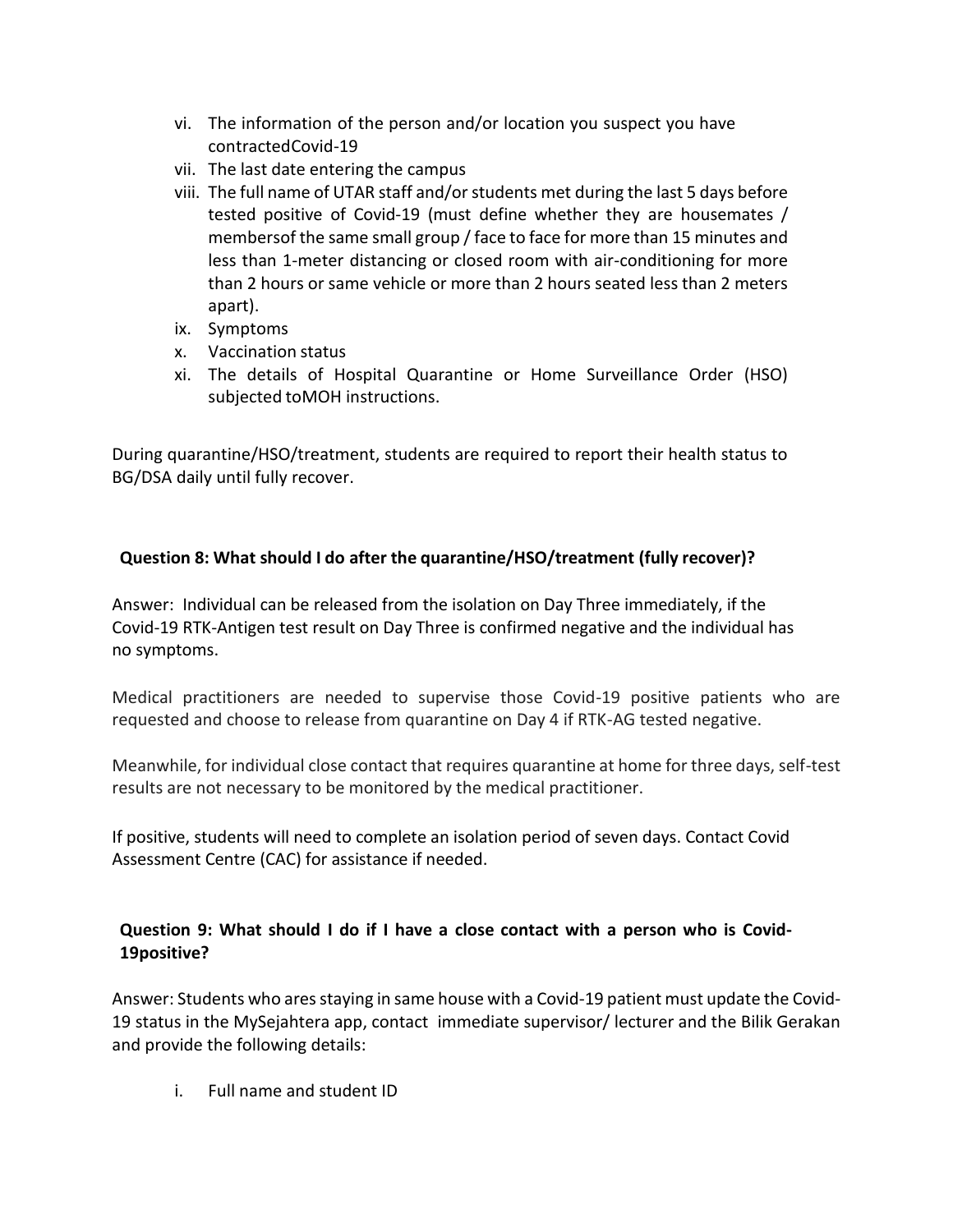- ii. The date of having the close contact
- iii. The name of the close contact person
- iv. The details of Home surveillance order (HSO) subjected to MOH instructions orself-isolate and scheduled to OTL subjected to UTAR procedures

If students are tested negative of Covid-19, students are allowed to study as usual and access campus after completion of Isolation in accordance to the instruction by MOH.

#### **Question 10: Where can I collect the free face masks and Covid-19 self-test kit?**

Answer: Students can collect the one-off free face masks and Covid-19 self-test kit at theirrespective Faculty General Office by appointment with the following officers during teaching weeks:

| To learn how to administer the Covid-19 Self-Test, visit: https://youtu.be/iEdftK0kFTM |  |  |
|----------------------------------------------------------------------------------------|--|--|
|----------------------------------------------------------------------------------------|--|--|

| <b>Kampar Campus</b> |                               | <b>Sungai Long Campus</b> |                              |
|----------------------|-------------------------------|---------------------------|------------------------------|
| CFS-Kpr              | Ms Yip Pik Yean               | CFS-SL                    | Encik Mohd Uzaimi Bin Abd    |
|                      | (pyyip@utar.edu.my)           |                           | Majid (uzaimi@utar.edu.my)   |
|                      |                               |                           | Ms Bavani a/p Ambalagan      |
|                      | Cik Nur Syamirah Binti        |                           | (bavania@utar.edu.my)        |
|                      | <b>Mohamad Rasul</b>          |                           |                              |
|                      | (syamirah@utar.edu.my)        |                           |                              |
| CEE-Kpr              | Ms Potchselvi a/p Narasimmalu | CEE-SL                    | Encik Muhamad Syafiq Bin     |
|                      | (potchselvi@utar.edu.my)      |                           | Kamarolzaman                 |
|                      |                               |                           | (syafiqk@utar.edu.my)        |
| IPSR-Kpr             | Ms Vani a/p Ramu              | <b>IPSR-SL</b>            | Puan Zuraini Binti Mohmad    |
|                      | (vani@utar.edu.my)            |                           | Shari (zuraini@utar.edu.my)  |
| ICS-Kpr              | Ms Woo Jen Lin                | <b>FAM</b>                | Ms Lee Ann Nee               |
|                      | (woojl@utar.edu.my)           |                           | (anlee@utar.edu.my)          |
| <b>FBF</b>           | Mr Toh Kee Tian               | <b>FHMS</b>               | Ms Yuen Pei Chuin (Samantha) |
|                      | (tohkt@utar.edu.my)           |                           | (yuenpc@utar.edu.my)         |
|                      |                               |                           |                              |
|                      |                               |                           | Ms Goh Siew Yoke             |
|                      |                               |                           | (sygoh@utar.edu.my)          |
| FEGT                 | Ms Au Chui Ling               | LKC-                      | Puan Norhidayah Binti Nazari |
|                      | (aucl@utar.edu.my)            | <b>FES</b>                | (norhidayahna@utar.edu.my)   |